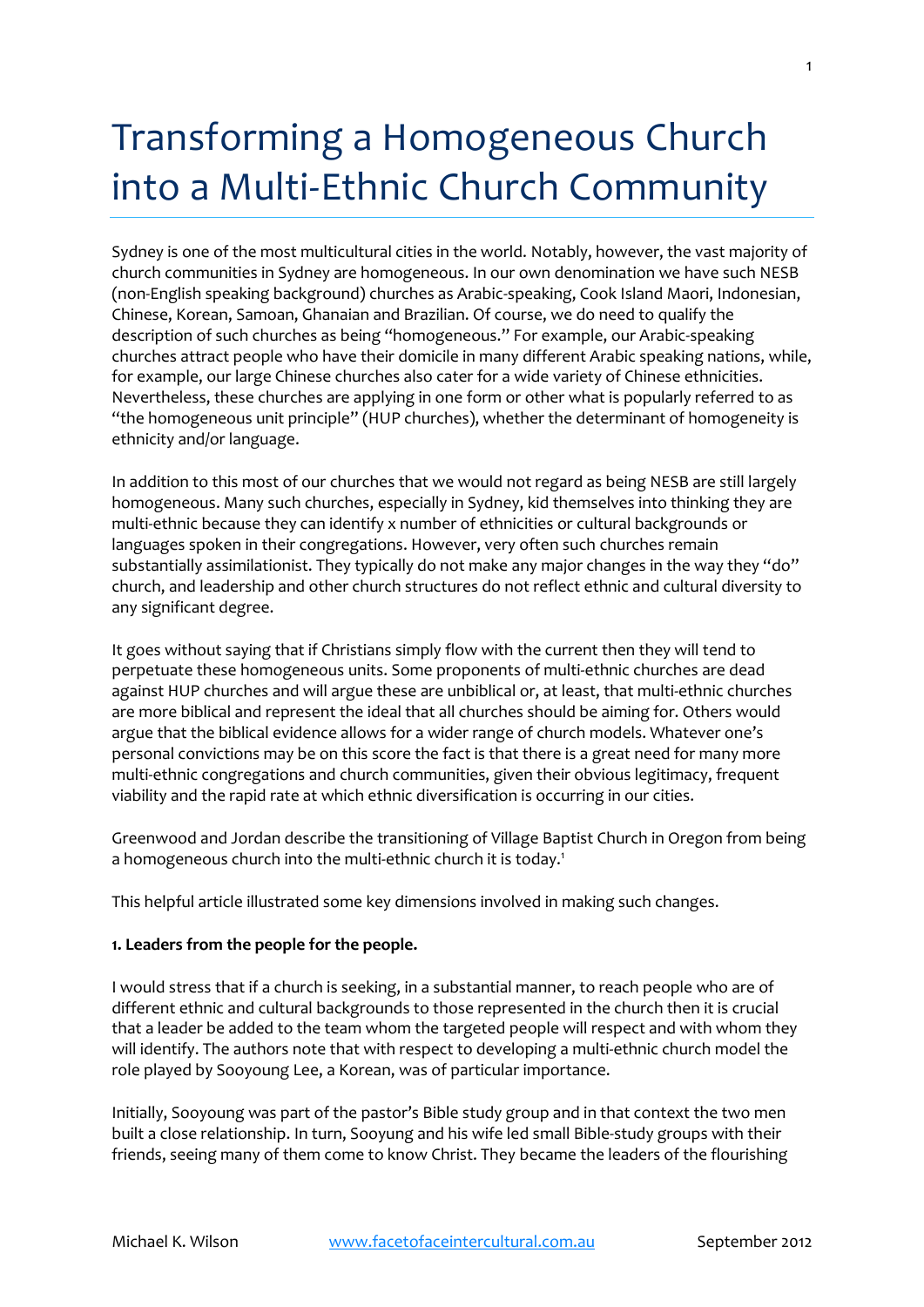Korean Fellowship which is an integral part of Village Baptist Church. Along the same lines East Indian, Hispanic and Chinese fellowships also developed.

## **2. United Multi-Ethnic Ministry Team**

Here I cannot stress enough that if such diverse ministries are to function in a healthy manner in a united and harmonious multi-ethnic church community, then *relationships between the leaders* are of first importance. If these relationships are token and superficial then relationships within the broader church community will almost certainly follow suit. The closer and more vital the relationships between the leaders the closer and more vital will be relationships across cultural and ethnic and even linguistic divides within the broader church community.

## Greenwood and Jordan comment:

Forging unity from diversity will require transformational leaders of diverse ethnic background to come together as one. All involved must passionately embrace the vision in order to lead the people with whom they have the greatest influence. There can be no hint of inconsistency, self-positioning, or diversion from the vision if it is, in fact, to take root and inspire change in the established church.

If the ministry team is to function well then the following factors are of considerable importance:

- All members of the team must be theologically compatible.
- Those members of the team leading particular non-English speaking background ministries should be bilingual.
- All members of the team must be involved in the major ministries of the church. They must not be exclusively tied up in their own ethno-specific ministries. They must have a presence and involvement within the congregation as a whole. They must have visibility and credibility. These team members are integral to creating and developing the perception and reality of church life in which the presence of different cultures is expected and normal.

# **3. Reputation in the Community**

The development of a strong multi-ethnic church community in a surrounding multi-ethnic social environment also presupposes that the church has a good reputation in the wider community.

In the case of Village Baptist Church, in addition to these non-English speaking background fellowships, a partnership arrangement with a group ministering to Chinese and East Indian immigrants also served to cement the church's reputation "as a safe and welcoming place for people of diverse cultures." This latter ministry involved helping immigrants with housing, transportation, health services and social networking.

## **4. Intentionality**

Village Baptist Church discovered, as they tried to transform an established, homogeneous congregation into a multi-ethnic church community, that people and organisations in the wider community were critical of this attempt and questioned the church's motives. Also, while many churches were renting their facilities to non-English speaking background churches, no other church in the area appeared to share the vision of VBC to become "an integrated community of diverse fellowships, united in our vision for reaching the lost." Quite rightly, Greenwood and Jordan state in bold-type: "transformational leaders pursuing the multi-ethnic church must not yield to the voices that will surely challenge their vision."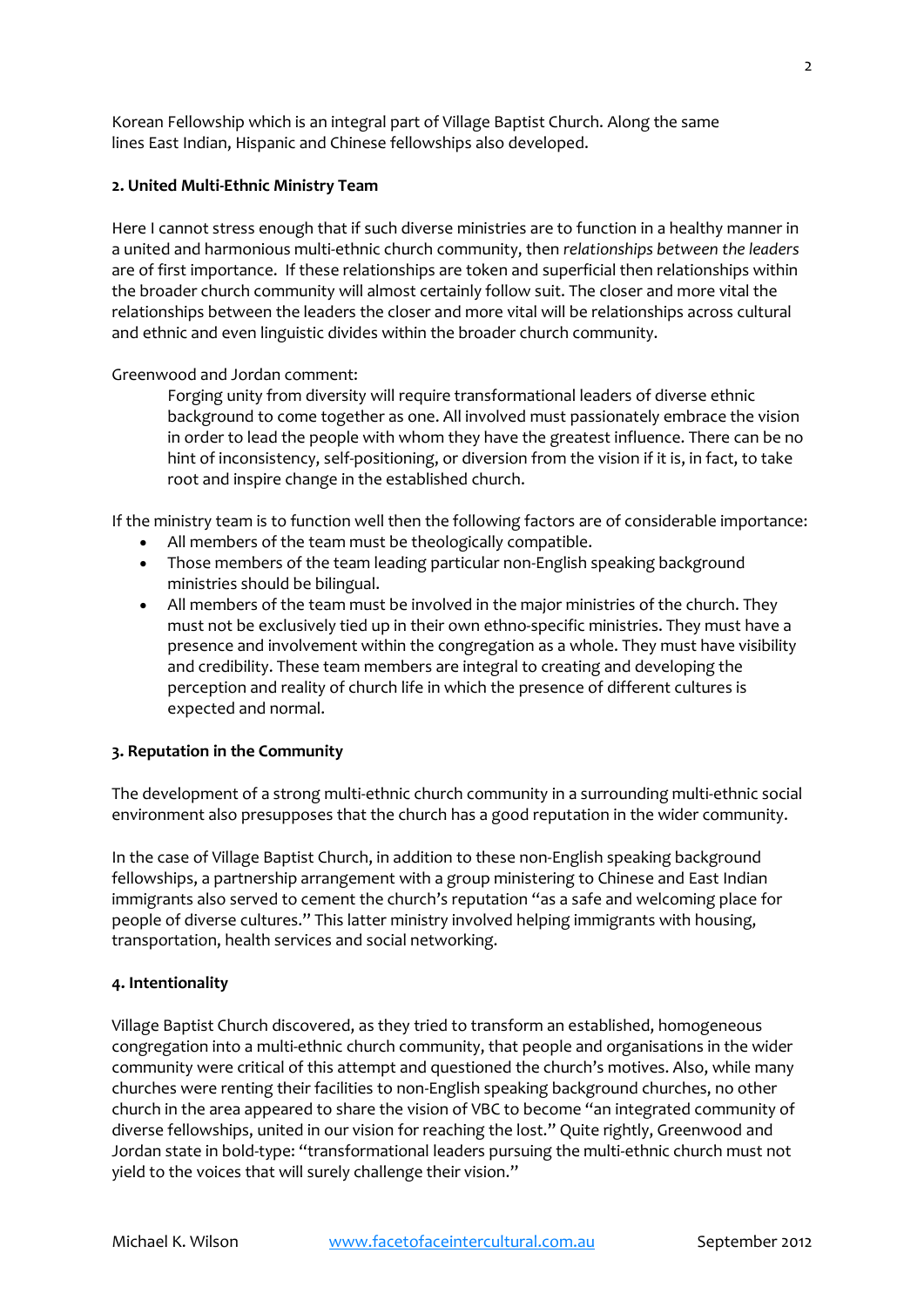Holding to a clear vision is a key aspect of the intentionality needed to effect such a transformation. Another important factor is communication: "transformational leaders must articulate holy intentions and clear objectives in language that can be embraced by the body they seek to influence."

A third expression of intentionality is purposeful demographic analysis.

# **5. A Steering Group**

It is important to have a group or team charged with the responsibility of helping the church to realise its vision of becoming a multi-ethnic church community. In the case of Village Baptist Church such a group was empowered to provide leadership in the following areas:

- Creation of specific goals concerning worship, teaching and ministry.
- Exploration of ways in which the various cultures in the church might work together to meet the needs of a growing and diverse church family.
- Ensuring that issue and goals associated with the multi-ethnic vision are kept before the church leadership.
- Assessing the cultural 'pulse' of the congregation.
- Defining intentional steps for furthering the vision and reaching stated goals.

# **6. Incremental Steps**

As the church moves towards becoming a multi-ethnic church community it is of crucial importance to preserve and foster unity. For this reason the leaders of the church want to avoid any actions that would lead to the splitting of the church. This in turn means that changes will be effected in a wisely judged, incremental manner.

# **7. Multi-Ethnic Church Activities**

The fact must be faced that language often does create a barrier in communicating with first generation and sometimes even second generation members of non-English speaking background ministries (and possibly congregations, depending on the precise model being developed). As Greenwood and Jordan remark: the personal and professional interaction of a multi-ethnic staff speaks to the heart of who we are and what we value as a church." Beyond this lay leaders need to be encouraged and equipped to relate themselves and those they lead across cultures and ethnic backgrounds within the church community.

It is important to provide contexts in which the above can be fleshed out. Church picnics, concerts and other special events are needed. However, the steering group needs to be heavily involved in making sure these events are carefully planned, remembering that full intentionality is a must for developing harmonious and well-integrated multi-ethnic church communities.

# **8. Commitment to Developing Cross-Cultural Competency**

It is important for leaders and for church members to become increasingly savvy about cultural differences. Obviously, it is impossible to anticipate every potential problem that might develop in dealing with people from varied cultural and ethnic backgrounds. For the leaders it is particularly important to develop competency in approaching such differences, even if at first they don't understand them, and to "maintain mutual respect for one another in seeking to understand and resolve cultural differences."